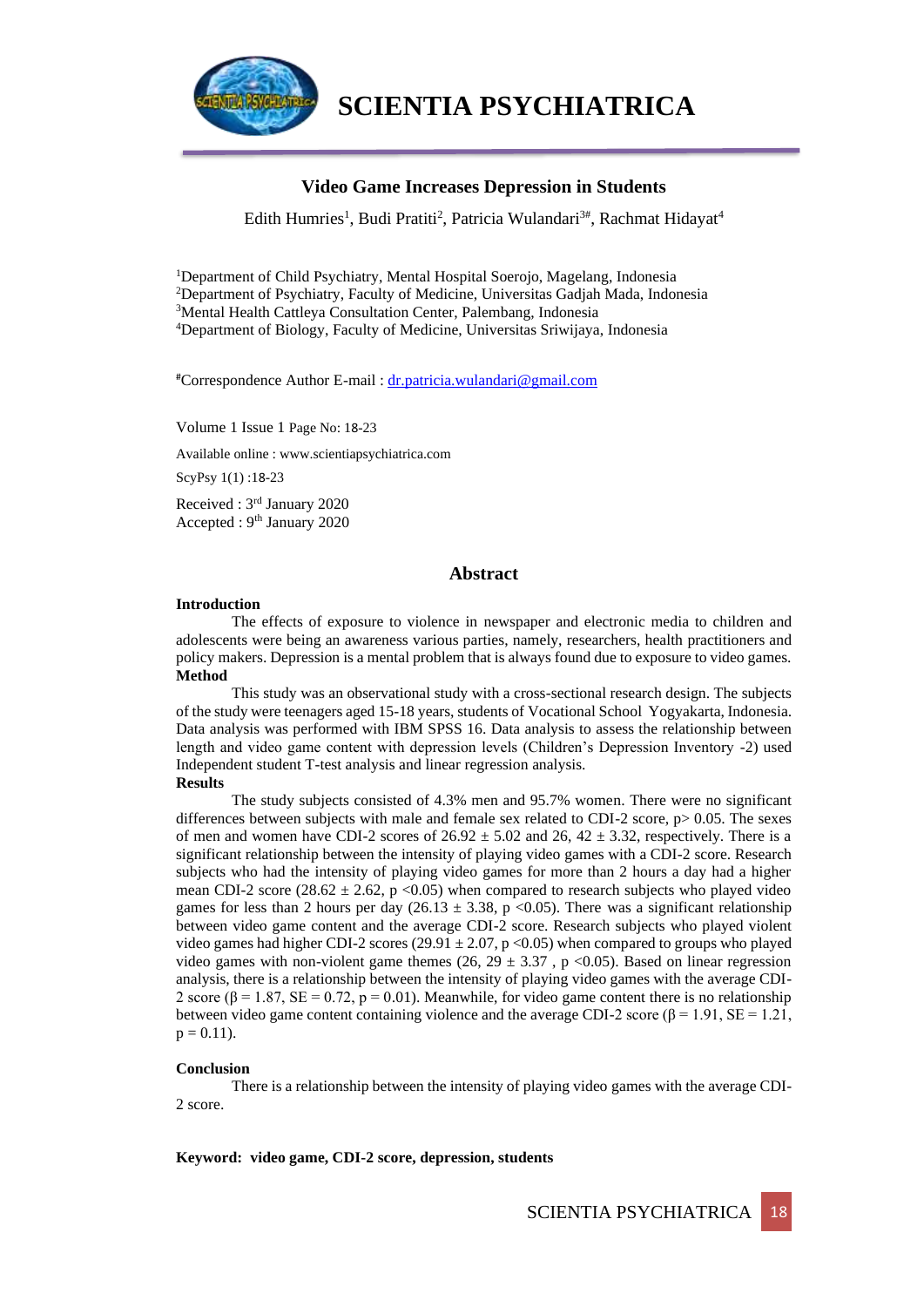

## **Introduction**

The effects of exposure to news of violence in printed media and electronic media on children and adolescents have come to the attention of various parties both researchers, health practitioners and policy makers.<sup>1-4</sup> Several studies show that exposure to violence in newspaper or electronic media including video games that contain games that displaying violence will have an impact on increasing the tendency for aggressive and abusive behavior. $5-10$ 

The relationship between video games that contain games that display violence with aggressive and abusive behavior in children and adolescents, has been widely studied, however, research that seeks to study the relationship between video games that contain games that display violence with the incidence of depression has never been studied before. There is a tendency for a link between video games that contain games that display violence and depressive events.

Several studies show that the more often children or adolescents are exposed to violence, it will increase the level of depression in children or adolescents.<sup>11-13</sup> Video games are one kind of gadget that is very close to children and adolescents. Of course, video games can be a means of exposure to acts of violence for children or adolescents. Therefore, this study will examine the relationship between the length of playing video games with the level of depression and will examine the relationship between the length of exposure to video games with the theme of violence against depression levels in adolescents, where the level of depression will be assessed with the Children's Depression Inventory -2 instrument.

This study aims to determine the relationship between the length of playing video games with the Children's Depression Inventory score -2 and to know the relationship between the intensity of the video game that contains violence and the Children's Depression Inventory score -2 on students.

#### **Methods**

This study was an observational study with a cross-sectional research design. The subjects of the study were teenagers aged 15-18 years, students of Vocational School Yogyakarta, Indonesia. All of thisschool students were sampled.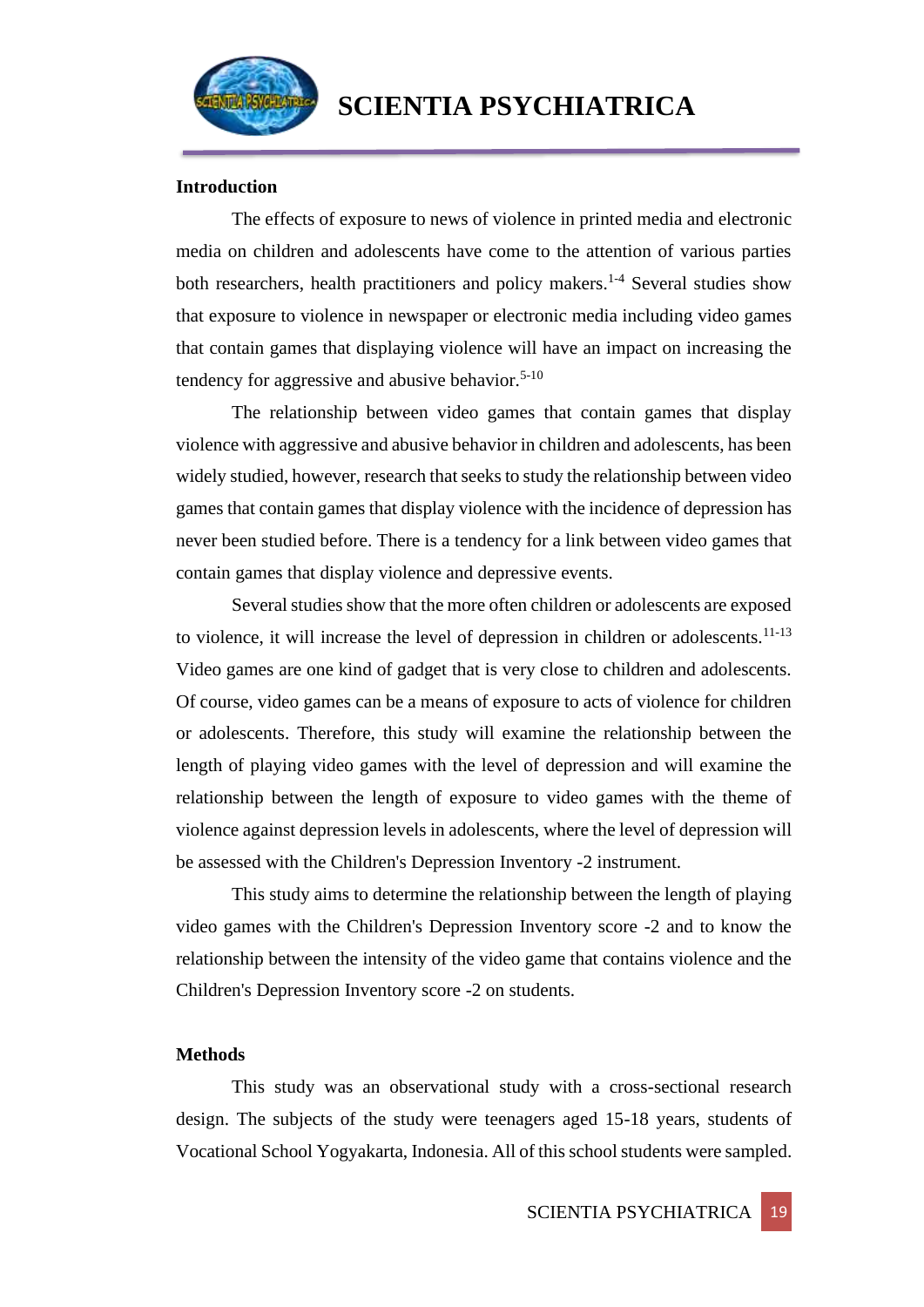

The research variables consisted of the dependent variable (CDI score-2), the independent variable (duration of playing video games, the type of video game that contained violence) and confounding variables (sociodemographic).

Data analysis will be carried out with IBM SPSS 16. To assess the relationship between the length of playing video games and the level of depression used an independent student T-test analysis. To assess the relationship between the intensity of video games that contain violence and the CDI-2 score the Independent student T-test analysis was used. To assess the relationship between the length of playing video games - the intensity of violent video games and the CDI-2 score will be used one way ANOVA analysis. Significant difference when p <0.05. Then, a linear regression analysis is performed.

## **Results**

Yogyakarta Vocational School is located on Yogyakarta city. This Vocational School is the first Vocational School to be established in Yogyakarta. A total of 276 students were used as research subjects. The research subjects consisted of 12 men and 264 women.

There is a significant relationship between the intensity of playing video games with a CDI-2 score. Research subjects who had the intensity of playing video games for more than 2 hours a day had a higher CDI-2 score compared to study subjects who played video games for less than 2 hours per day.  $(28.62 \pm 2.62; 26.13)$  $\pm$  3.38, p < 0.05).

There is a significant relationship between video game content and the average CDI-2 score. Violent-themed video game content has a higher CDI-2 score when compared to groups that play video games but not physical-themed games.  $(29.91 \pm 2.07; 26, 29 \pm 3.37; p < 0.05)$ 

Based on linear regression analysis, there is a relationship between the intensity of playing video games with the average CDI-2 score. ( $\beta$  = 1.87; SE =  $0.72$ ;  $p = 0.01$ ). Meanwhile, for video game content there is no relationship between video game content that contains violence and the average CDI-2 score. (β = 1.91;  $SE = 1.21$ ;  $p = 0.11$ ).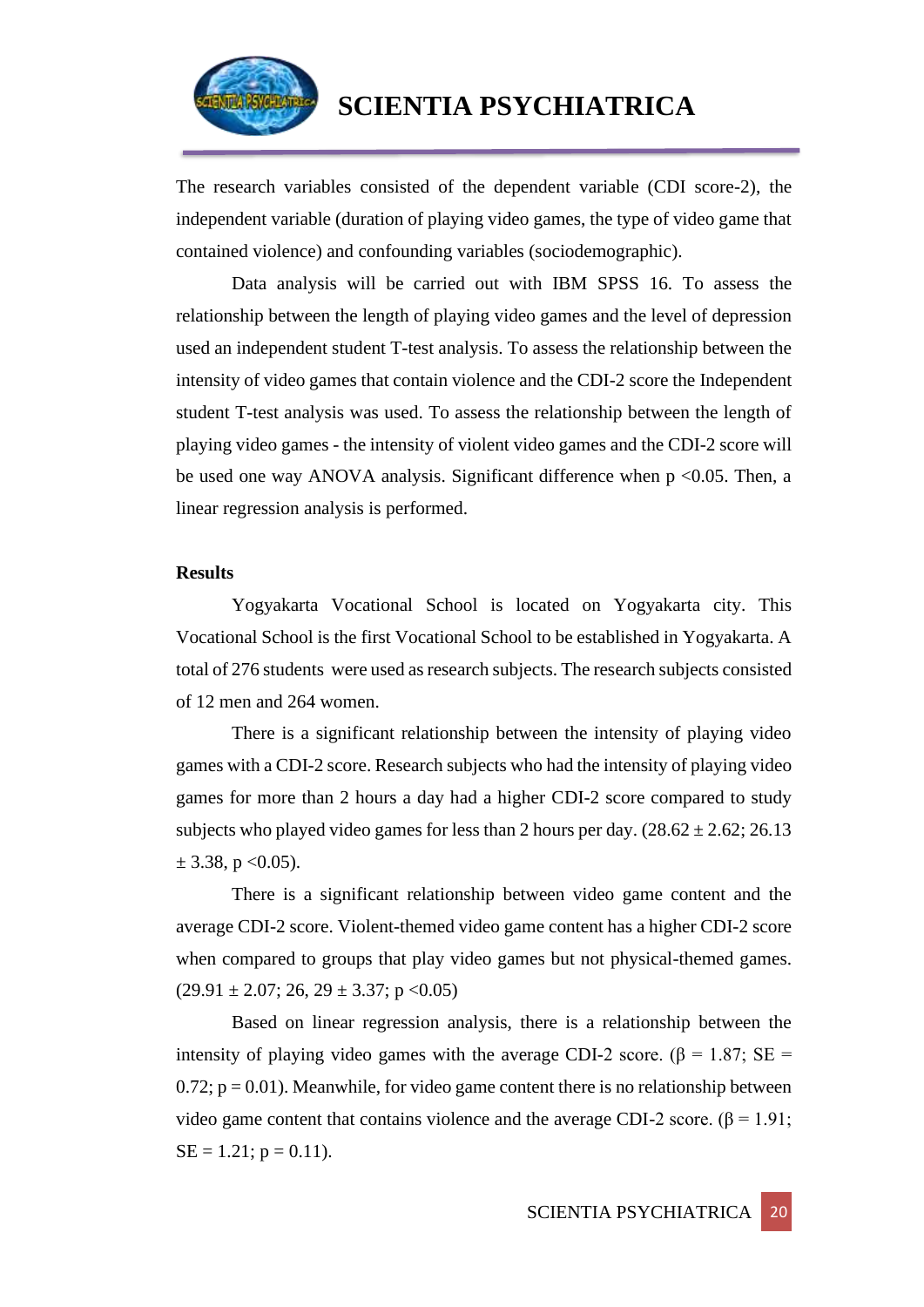

## **Discussion**

There were little number of studies have attempted to explore the relationship between video games and depression rates. Some limited studies do not discuss further about the relationship between video games that contain violence with depression. There is still very limited research carried out in adolescent age groups related to the relationship between video games and depression. Weaver's research, in the form of a cross-sectional study that aims to find out the relationship between video games and depression in adults in the United States, shows that there is a relationship between playing video games and depression that only occurs in women. games with depression in high school students in the United States, the result is a relationship between playing video games with depression that only occurs in female high school students.14-15

Depression is experienced by one in five women and one in ten men. The main symptoms of depression are the affect of depression, loss of interest and excitement, as well as reduced energy leading to an increase in fatigue and decreased activity. Other symptoms are a decrease in concentration, decreased selfconfidence, the existence of guilty and useless ideas, a gloomy view of the future, the idea of suicide, sleep and decreased appetite.

Research Primarck et al. in 2016 that sought to see the relationship between exposure to violent video games and depression that occurred in the average 11 year-old child. A total of 5,147 children with an average age of 11 years were included in this study. Cross-sectional analysis was performed in this study. The results of the study stated that video games that contained violence for more than 2 hours were significantly related to the presence of depressive symptoms.

Primarck et al. in 2016 different from the results of this study, this difference might be due to differences in measuring instruments for depression, differences in sample size and sociodemographic differences in research subjects.<sup>16</sup> Although based on linear regression analysis, there is no relationship between video game content and the average CDI-2 score, however, there is a tendency that the average CDI-2 score for subjects playing video games with violent content is higher when compared to subjects playing video games with non-violent content.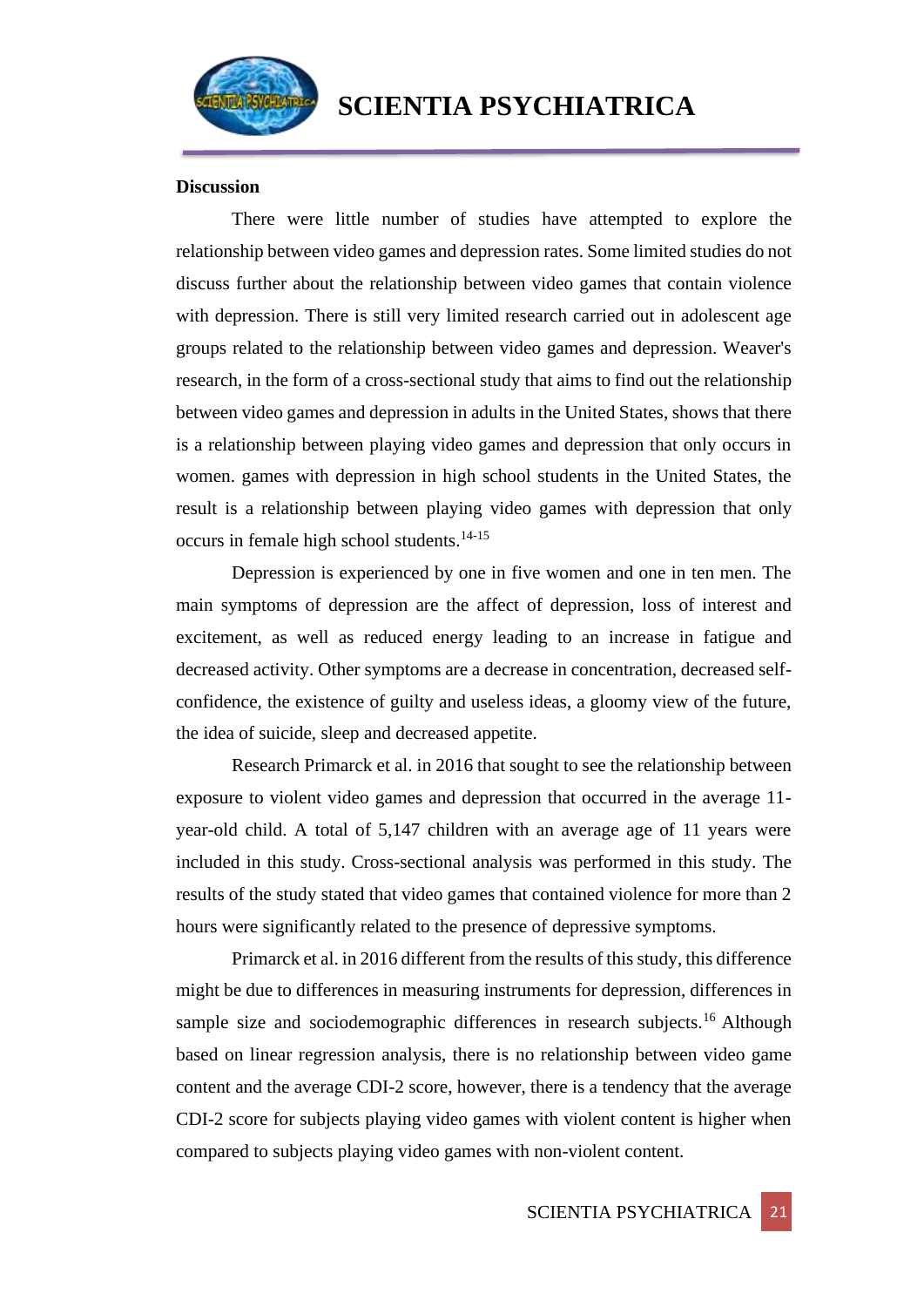

# **Conclussion**

In this study it can be concluded that there is a relationship between the intensity of playing video games with the average CDI-2 score.

## **References**

- 1. Strasburger VC, Jordan AB, Donnerstein E. Children, adolescents, and the media: health effects. Pediatric Clinics of North America 2016; 59:533–587.
- 2. Gentile DA, Saleem M, Anderson CA. Public policy and the effects of media violence on children. Social Issues & Policy Review 2017; 1:15–61.
- 3. Browne KD, Hamilton-Giachritsis C. The influence of violent media on children and adolescents: a public-health approach. Lancet 2015; 365:702–710.
- 4. Ferguson CJ, Kilburn J. The public health risks of media violence: a metaanalytic review. Journal of Pediatrics 2016; 154:759–763.
- 5. Council on Communications and Media. From the American Academy of Pediatrics: policy statement—media violence. Pediatrics 2017; 124:1495–1503.
- 6. American Psychological Association Committee on Violence in Video Games and Interactive Media. Resolution on violence in video games and interactive media. www .apa.org/about/policy/interactive-media.pdf (accessed Apr. 17, 2013).
- 7. American Academy of Family Physicians. Violence, media (position paper)— AAFPpolicies[.www.aafp.org/online/en/h](http://www.aafp.org/online/en/)ome/policy/policies/v/violencemedia. html (accessed Apr. 17, 2013).
- 8. Anderson CA, Sakamoto A, Gentile DA. Longitudinal effects of violent video games on aggression in Japan and the United States. Pediatrics 2016; 122:e1067–1072.
- 9. Anderson CA, Shibuya A, Ihori N, et al. Violent video game effects on aggression, empathy, and prosocial behavior in Eastern and Western countries: a meta-analytic review. Psychological Bulletin 2016; 136:151–173.
- 10. Huesmann LR. Nailing the coffin shut on doubts that violent video games stimulate aggression: comment on Anderson et al. (2015). Psychological Bulletin 2015; 136: 179–181.